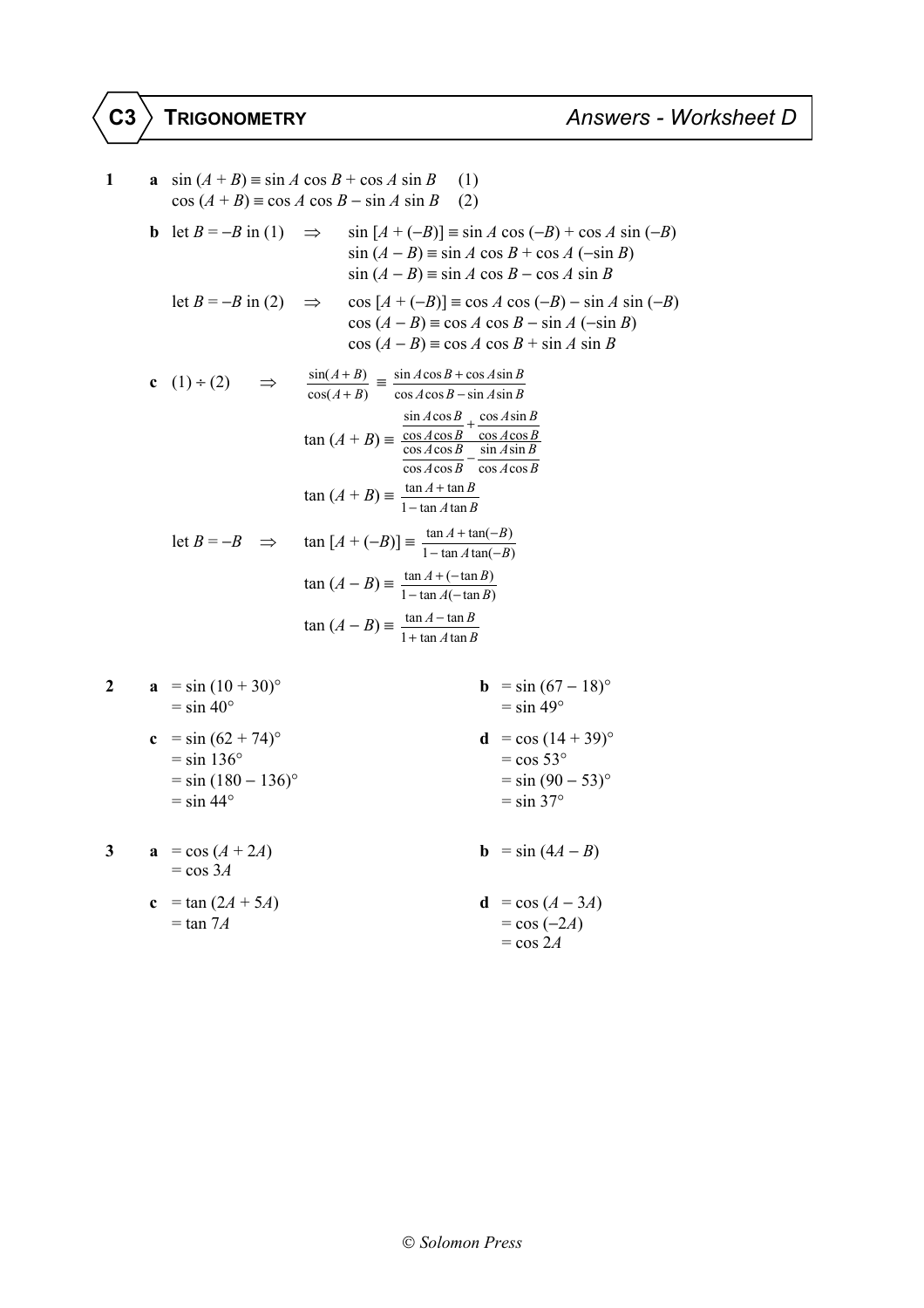− −

4   
\na 
$$
= \sin (45-30)^{\circ}
$$
  
\nb  $= \sin 15^{\circ}$   
\nc  $= \frac{1}{\sqrt{2}} \times \frac{\sqrt{3}}{2} - \frac{1}{\sqrt{2}} \times \frac{1}{\sqrt{2}} = \frac{1}{4} (\sqrt{6} - \sqrt{2})$   
\n $= \frac{2}{\sqrt{2}} \times \frac{\sqrt{3}}{\sqrt{2}} = \frac{1}{4} (\sqrt{6} - \sqrt{2})$   
\nc  $= \frac{1}{\sin 15^{\circ}}$   
\nd  $= \sin (90 - 75)^{\circ}$   
\n $= \frac{2\sqrt{2}(\sqrt{3} + 1)}{\sqrt{3} - 1}$   
\n $= \frac{2\sqrt{2}(\sqrt{3} + 1)}{\sqrt{3} - 1}$   
\n $= \sqrt{6} + \sqrt{2}$   
\ne  $= \cos (45-30)^{\circ}$   
\nf  $= \frac{1}{\cos 15^{\circ}}$   
\n $= \frac{1}{\sqrt{2}} \times \frac{\sqrt{3}}{2} + \frac{1}{\sqrt{2}} \times \frac{1}{2}$   
\n $= \frac{\sqrt{3} + 1}{2\sqrt{2}} \times \frac{\sqrt{3}}{2} + \frac{1}{\sqrt{2}} \times \frac{1}{2}$   
\n $= \frac{4}{\sqrt{3} + 1} \times \frac{\sqrt{3}}{2}$   
\n $= \frac{1}{\sqrt{3} + 1} \times \frac{\sqrt{3}}{2}$   
\n $= \frac{1}{\sqrt{3} + 1} \times \frac{\sqrt{3}}{2}$   
\n $= \frac{1}{2\sqrt{2}} \times \frac{\sqrt{3}}{2} + \frac{1}{\sqrt{2}} \times \frac{1}{2}$   
\n $= \frac{1}{4} (\sqrt{6} + \sqrt{2})$   
\n $= \frac{1}{4} (\sqrt{6} + \sqrt{2})$   
\n $= \frac{1}{1 - \tan 30^{\circ} \tan 45^{\circ}}$   
\n $= \frac{1}{\tan 10^{\circ}}$   
\n $= \frac{1}{\sqrt{3} + 1}$   
\n $= \frac{1}{\sqrt{3} + 1}$   
\n $= \frac{1}{\sqrt{$ 

$$
\therefore \text{ min.} = -1 \text{ when } x = \frac{\pi}{3} = -6 \sin x
$$

*Solomon Press* 

∴ min. =  $-6$  when  $x = \frac{\pi}{2}$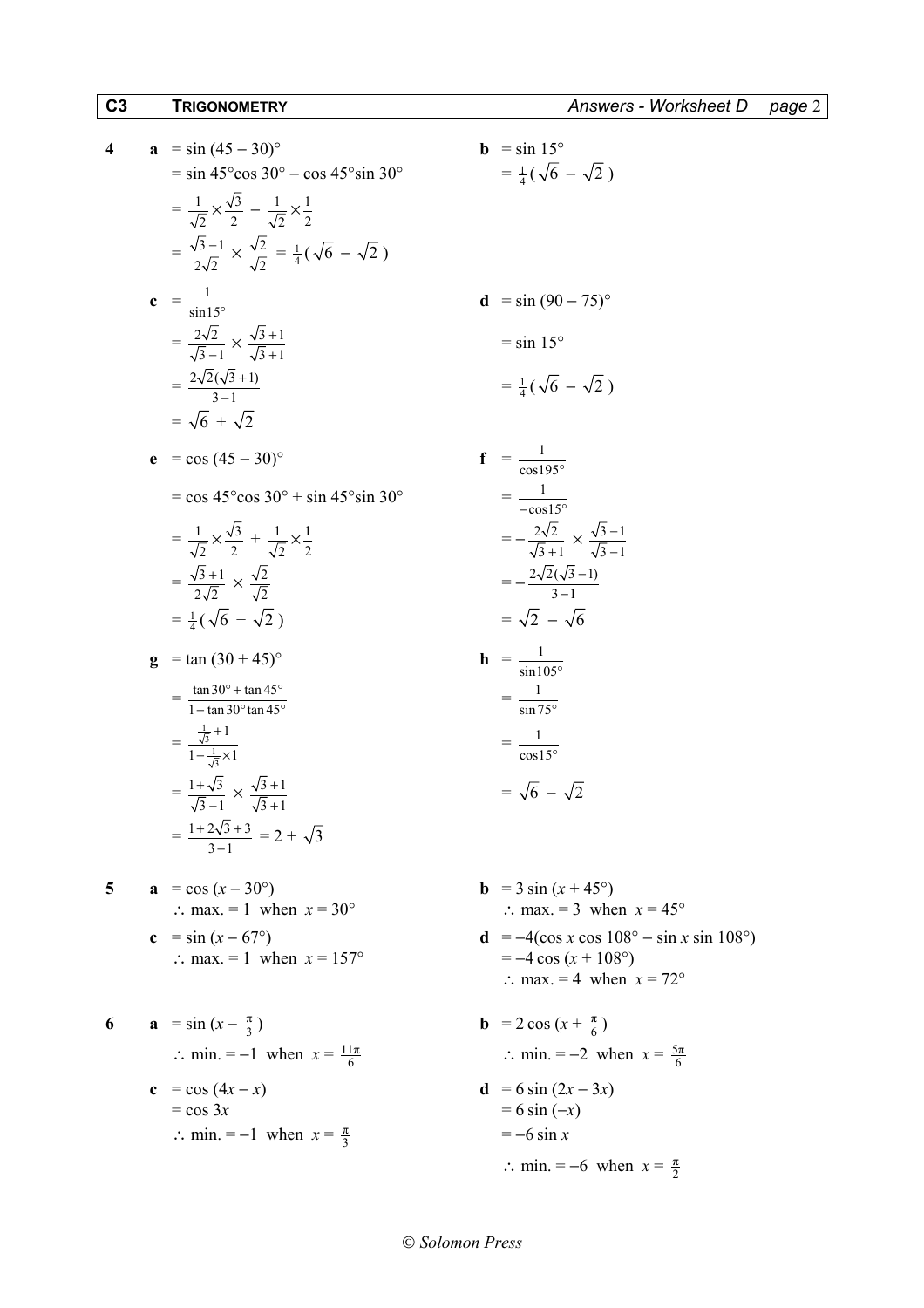7 **a**   
\n
$$
\therefore \tan A = \pm \frac{4}{3}
$$
  
\n  
\n3 **b**   
\n $\therefore \sin B = \pm \frac{1}{3}$   
\n  
\n6 **c**  $= \cos A \cos B - \sin A \sin B$   
\n $= \frac{3}{5} \times \frac{2}{3} - \frac{4}{5} \times \frac{\sqrt{5}}{3}$   
\n $= \frac{2}{15} (3 - 2\sqrt{5})$   
\n**c**  $\sec A \cos B - \sin A \sin B$   
\n**d**  $= \sin A \cos B + \cos A \sin B$   
\n $= \frac{4}{5} \times \frac{2}{3} + \frac{3}{5} \times \frac{\sqrt{5}}{3}$   
\n $= \frac{1}{15} (8 + 3\sqrt{5})$ 

8 **a** 
$$
\sin C = \frac{3}{5}
$$
  $\therefore \cos C = \pm \frac{4}{5}$  **b**  
  $\frac{5}{4}$   $3 \quad 0 < C < 90^{\circ} \Rightarrow \cos C = \frac{4}{5}$   $13$ 

**c** = sin C cos D – cos C sin D  
\n= 
$$
\frac{3}{5} \times (-\frac{12}{13}) - \frac{4}{5} \times \frac{5}{13}
$$
  
\n=  $-\frac{56}{65}$   
\n**d** cos (C – D) = cos  
\n=  $\frac{4}{5} \times (-\frac{12}{13}) - \frac{4}{5} \times \frac{5}{13}$   
\n=  $-\frac{35}{65}$ 

9 **a** 
$$
\sin (\theta + 15) = 0.4
$$
  
\n $\theta + 15 = 23.6, 180 - 23.6$   
\n $= 23.6, 156.4$   
\n $\theta = 8.6, 141.4$   
\n**b**  $\tan (2\theta - 60) = 1$   
\n $2\theta - 60 = 45, 180$   
\n $= 45, 225$   
\n $2\theta = 105, 285, 46$ 

- $\frac{1}{2}$ cos  $\theta + \frac{\sqrt{3}}{2}$ sin  $\theta = \sin \theta$  2 sin  $\theta + \frac{1}{\sqrt{3}}$  $(1-\frac{\sqrt{3}}{2}) \sin \theta = \frac{1}{2}$  $\tan \theta = \frac{1}{2} \div (1 - \frac{\sqrt{3}}{2})$  $\theta$  = 75, 180 + 75  $\theta$  = 180 - 14.6, 360 - 14.6  $\theta$  = 75, 255  $\theta$  = 165.4, 345.4 **e** sin  $\theta$  cos 30 + cos  $\theta$  sin 30 **f** 3(cos 2 $\theta$  cos 60 − sin 2 $\theta$  sin 60)
- $\frac{\sqrt{3}}{2}$  sin  $\theta + \frac{1}{2}$  cos  $\theta = \frac{1}{\sqrt{2}}$  cos  $\theta + \frac{1}{\sqrt{2}}$  sin  $\theta$   $\frac{3}{2}$  $\left(\frac{\sqrt{3}}{2} - \frac{1}{\sqrt{2}}\right)$ sin  $\theta = \left(\frac{1}{\sqrt{2}} - \frac{1}{2}\right)$ tan  $\theta = (\frac{1}{\sqrt{2}} - \frac{1}{2}) \div (\frac{\sqrt{3}}{2} - \frac{1}{\sqrt{2}}) = 1.3032$  tan  $2\theta = \frac{1}{\sqrt{3}}$  $\theta$  = 52.2, 180 + 52.5 2 $\theta$  = 30, 180 + 30, 360 + 30, 540 + 30  $\theta$  = 52.5, 232.5 = 30, 210, 390, 570

$$
\frac{4}{3} \Rightarrow \tan A = \frac{4}{3}
$$
\n
$$
\Rightarrow \tan A = \frac{4}{3}
$$
\n
$$
\Rightarrow \frac{3}{2} \qquad \frac{\sqrt{5}}{2} \qquad 0 < B < 90^{\circ} \Rightarrow \sin B = \frac{\sqrt{5}}{3}
$$
\n
$$
\frac{2}{1} \qquad \frac{\sqrt{5}}{1} \qquad 0 < B \qquad \frac{\sqrt{5}}{3}
$$

$$
= \frac{4}{5} \times \frac{2}{3} + \frac{3}{5} \times \frac{\sqrt{5}}{3}
$$
  
=  $\frac{1}{15} (8 + 3\sqrt{5})$ 

$$
\frac{4}{5} \Rightarrow \cos C = \frac{4}{5}
$$
\n
$$
\frac{13}{12} \qquad \qquad 5 \qquad 90^{\circ} < D < 180^{\circ} \Rightarrow \cos D = -\frac{12}{13}
$$

c = sin C cos D - cos C sin D  
\n= 
$$
\frac{3}{5} \times (-\frac{12}{13}) - \frac{4}{5} \times \frac{5}{13}
$$
  
\n=  $-\frac{56}{65}$   
\n $\therefore$  sec  $(C-D)$  = cos C cos D + sin C sin D  
\n=  $\frac{4}{5} \times (-\frac{12}{13}) + \frac{3}{5} \times \frac{5}{13}$   
\n=  $-\frac{33}{65}$   
\n $\therefore$  sec  $(C-D)$  =  $-\frac{65}{33}$ 

- $2\theta 60 = 45$ , 180 + 45, 360 + 45, 540 + 45  $= 45, 225, 405, 585$  $2\theta = 105, 285, 465, 645$  $\theta$  = 52.5, 142.5, 232.5, 322.5
- **c** cos  $\theta$  cos 60 + sin  $\theta$  sin 60 = sin  $\theta$  **d** 2 sin  $\theta$  + sin  $\theta$  cos 45 + cos  $\theta$  sin 45 = 0  $\frac{1}{2}$  sin  $\theta + \frac{1}{\sqrt{2}}$  cos  $\theta = 0$  $\frac{1}{2}$ cos  $\theta$  (2 +  $\frac{1}{\sqrt{2}}$ ) sin  $\theta = -\frac{1}{\sqrt{2}}$ cos  $\theta$  $\frac{1}{2}$  ) = 3.7321 tan  $\theta = -\frac{1}{\sqrt{2}} \div (2 + \frac{1}{\sqrt{2}}) = -0.2612$ 
	- $=$  cos  $\theta$  cos 45 + sin  $\theta$  sin 45  $-$  (sin 2 $\theta$  cos 30 cos 2 $\theta$  sin 30) = 0  $\frac{3}{2}$  cos 2 $\theta - \frac{3\sqrt{3}}{2}$  sin 2 $\theta - \frac{\sqrt{3}}{2}$  sin 2 $\theta + \frac{1}{2}$  cos 2 $\theta = 0$  $2\sqrt{3} \sin 2\theta = 2 \cos 2\theta$  $\tan 2\theta = \frac{1}{\sqrt{3}}$  $\theta$  = 15, 105, 195, 285

10 LHS = 
$$
\cos x \cos \frac{\pi}{3} - \sin x \sin \frac{\pi}{3} - (\cos x \cos \frac{\pi}{3} + \sin x \sin \frac{\pi}{3})
$$
  
=  $-2 \sin x \sin \frac{\pi}{3}$   
=  $-\sqrt{3} \sin x \therefore k = -\sqrt{3}$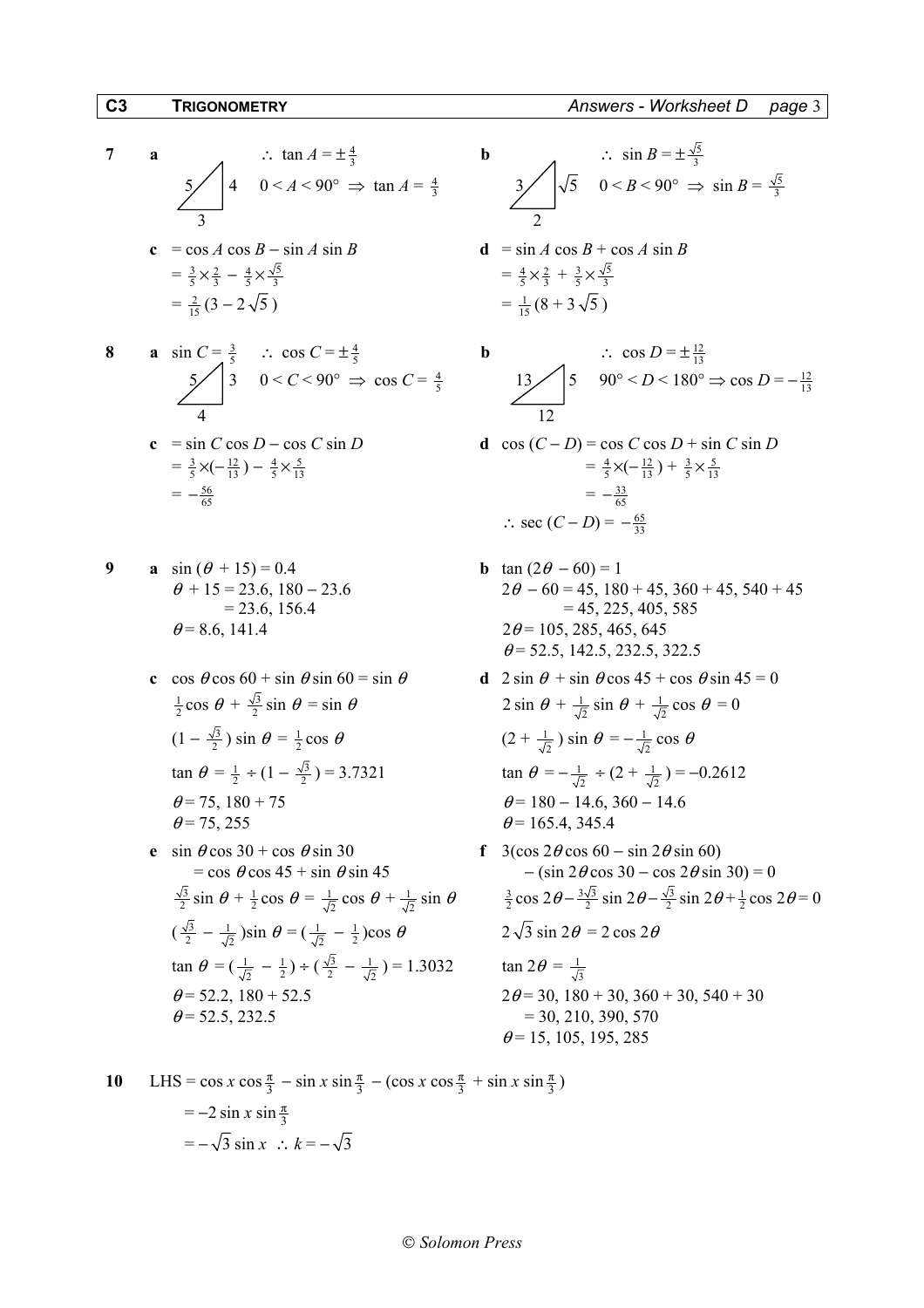11 **a** LHS = cos x - (cos x cos 
$$
\frac{\pi}{3}
$$
 + sin x sin  $\frac{\pi}{3}$ )  
\n= cos x -  $\frac{1}{2}$  cos x -  $\frac{\sqrt{3}}{2}$  sin x  
\n=  $\frac{1}{2}$  cos x -  $\frac{\sqrt{3}}{2}$  sin x  
\n= cos x cos  $\frac{\pi}{3}$  - sin x sin  $\frac{\pi}{3}$   
\n= cos (x +  $\frac{\pi}{3}$ ) = RHS  
\n**b** LHS = sin x cos  $\frac{\pi}{6}$  - cos x sin  $\frac{\pi}{6}$  + cos x  
\n=  $\frac{\sqrt{3}}{2}$  sin x -  $\frac{1}{2}$  cos x + cos x  
\n=  $\frac{\sqrt{3}}{2}$  sin x +  $\frac{1}{2}$  cos x  
\n= sin x cos  $\frac{\pi}{6}$  + cos x sin  $\frac{\pi}{6}$   
\n= sin (x +  $\frac{\pi}{6}$ ) = RHS

12 **a** 
$$
\sin (A + B) \equiv \sin A \cos B + \cos A \sin B
$$
  
let  $B = A \implies \sin (A + A) \equiv \sin A \cos A + \cos A \sin A$   
 $\sin 2A \equiv 2 \sin A \cos A$ 

- **b** cos  $(A + B) = \cos A \cos B \sin A \sin B$ let *B* = *A*  $\Rightarrow$  cos  $(A + A) \equiv \cos A \cos A - \sin A \sin A$  $\cos 2A \equiv \cos^2 A - \sin^2 A$
- **c i**  $\cos 2A = \cos^2 A (1 \cos^2 A)$  $\cos 2A \equiv 2 \cos^2 A - 1$ 
	- **ii** cos  $2A = 1 \sin^2 A \sin^2 A$  $\cos 2A \equiv 1 - 2 \sin^2 A$

**d** 
$$
\tan (A + B) = \frac{\tan A + \tan B}{1 - \tan A \tan B}
$$
  
\nlet  $B = A \implies \tan (A + A) = \frac{\tan A + \tan A}{1 - \tan A \tan A}$   
\n $\tan 2A = \frac{2 \tan A}{1 - \tan^2 A}$ 

- 13 **a**  $2 \cos^2 x 1 + \cos x = 0$  $(2 \cos x - 1)(\cos x + 1) = 0$  cos  $x(2 \sin x + 1) = 0$ cos  $x = -1$  or  $\frac{1}{2}$
- **c**  $2(1 2\sin^2 x) = 7\sin x$  **d**  $11\cos x = 4 + 3(2\cos^2 x)$  $4 \sin^2 x + 7 \sin x - 2 = 0$  6 cos<sup>2</sup>  $(4 \sin x - 1)(\sin x + 2) = 0$ 
	- $x = 14.5, 180 14.5$  $x = 14.5^\circ, 165.5^\circ$
- **b** 2 sin *x* cos  $x + \cos x = 0$  $\frac{1}{2}$  cos  $x = 0$  or sin  $x = -\frac{1}{2}$  $x = 180$  or 60, 360 – 60  $x = 90, 360 - 90$  or  $180 + 30, 360 - 30$ <br> $x = 60^{\circ}, 180^{\circ}, 300^{\circ}$   $x = 90^{\circ}, 210^{\circ}, 270^{\circ}, 330^{\circ}$  $x = 90^\circ, 210^\circ, 270^\circ, 330^\circ$

c 
$$
2(1-2\sin^2 x) = 7\sin x
$$
  
\nd  $11\cos x = 4 + 3(2\cos^2 x - 1)$   
\nd  $11\cos x = 4 + 3(2\cos^2 x - 1)$   
\n $6\cos^2 x - 11\cos x + 1 = 0$   
\n $(4\sin x - 1)(\sin x + 2) = 0$   
\n $\sin x = \frac{1}{4}$  or  $-2$  [no solutions]  
\n $x = 14.5$ ,  $180 - 14.5$   
\n $x = 14.5^\circ$ ,  $165.5^\circ$   
\n $180 - 14.5^\circ$   
\n $x = 84.5^\circ$ ,  $275.5^\circ$   
\n $x = 84.5^\circ$ ,  $275.5^\circ$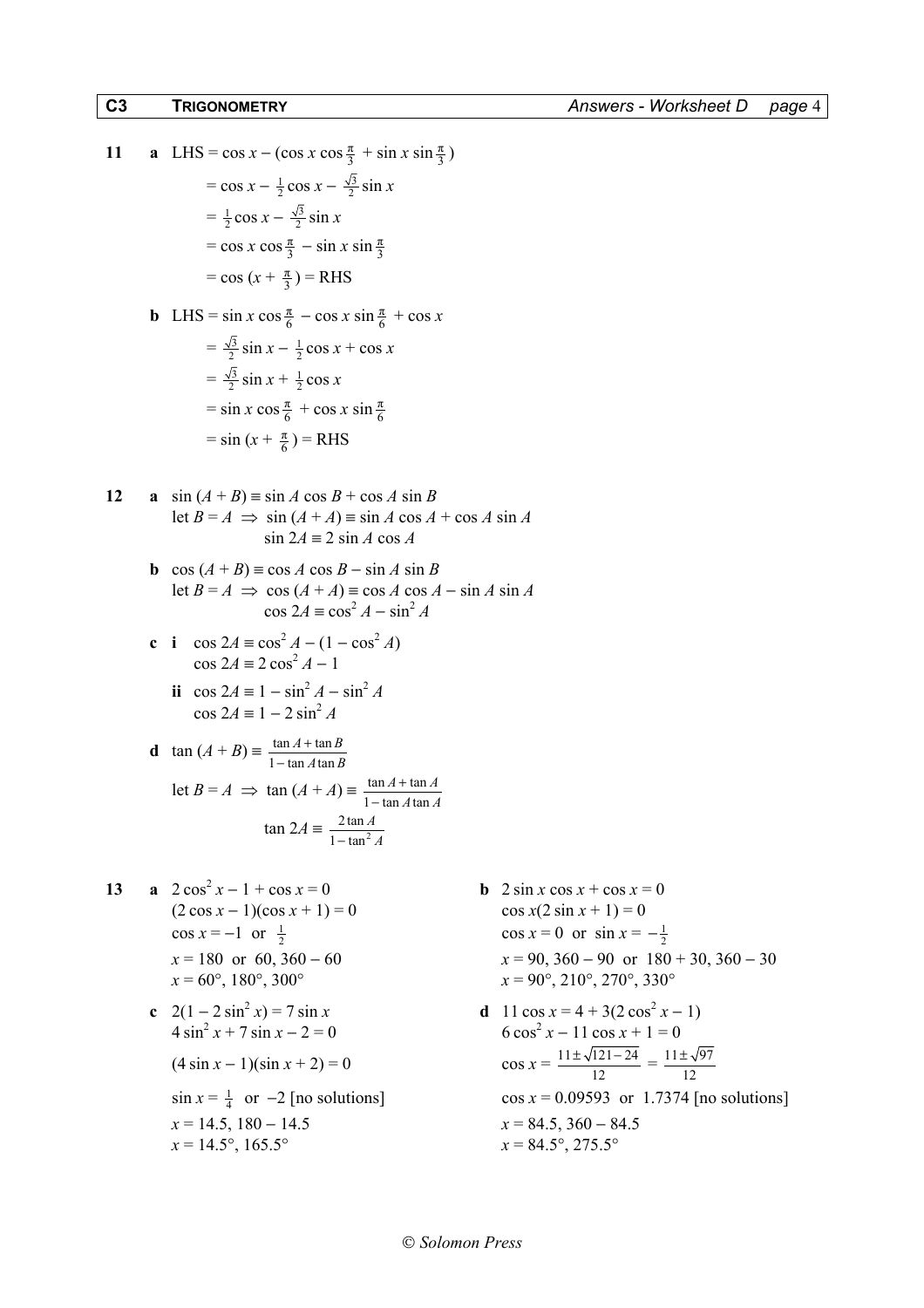# $C<sub>3</sub>$ **TRIGONOMETRY**

Answers - Worksheet D page 5

- **e**  $\frac{2 \tan x}{1 \tan^2 x} \tan x = 0$ 2 tan  $x = \tan x (1 - \tan^2 x)$  $\tan^3 x + \tan x = 0$  $\tan x(\tan^2 x + 1) = 0$  $\tan x = 0$  or  $\tan^2 x = -1$  [no solutions]  $x = 0$ , 180°, 360°
- **g** 10 sin 2x cos  $2x = 2 \sin 2x$  $2 \sin 2x(5 \cos 2x - 1) = 0$  $\sin 2x = 0$  or  $\cos 2x = \frac{1}{5}$  $2x = 0$ , 180, 360, 540, 720 or  $78.463$ ,  $360 - 78.463$ ,  $360 + 78.463$ ,  $720 - 78.463$  $= 0, 78.463, 180, 281.537, 360$ 438.463, 540, 641.537, 720  $x = 0$ , 39.2°, 90°, 140.8°, 180°, 219.2°, 270°, 320.8°, 360°

$$
\begin{aligned}\n\mathbf{c} \quad \text{LHS} &= \frac{2 \sin x \cos x}{\cos x (2 \cos x - \sec x)} \\
&= \frac{2 \sin x \cos x}{2 \cos^2 x - 1} \\
&= \frac{\sin 2x}{\cos 2x} \\
&= \tan 2x \\
&= \text{RHS} \\
\mathbf{e} \quad \text{LHS} &= \frac{1}{\sin 2x} - \frac{\cos 2x}{\sin 2x} \\
&= \frac{1 - \cos 2x}{\sin 2x} \\
&= \frac{1 - (1 - 2 \sin^2 x)}{\sin 2x} \\
&= \frac{2 \sin^2 x}{2 \sin x \cos x} \\
&= \frac{\sin x}{\cos x} \\
&= \tan x \\
&= \text{RHS}\n\end{aligned}
$$

 $f \frac{1}{\cos x} = 4 \sin x$ 

 $1 = 4 \sin x \cos x$  $1 = 2 \sin 2x$  $\sin 2x = \frac{1}{2}$  $2x = 30, 180 - 30, 360 + 30, 540 - 30$  $=$  30, 150, 390, 510  $x = 15^{\circ}, 75^{\circ}, 195^{\circ}, 255^{\circ}$ 

**h**  $2(1 - \cos^2 x) - (2 \cos^2 x - 1) - \cos x = 0$  $4\cos^2 x + \cos x - 3 = 0$  $(4 \cos x - 3)(\cos x + 1) = 0$  $\cos x = -1$  or  $\frac{3}{4}$  $x = 180$  or 41.4, 360 - 41.4  $x = 41.4^{\circ}, 180, 318.6^{\circ}$ 

**b** LHS = 
$$
\tan x(1 + 2 \cos^2 x - 1)
$$
  
\n
$$
= \frac{\sin x}{\cos x} \times 2 \cos^2 x
$$
\n
$$
= 2 \sin x \cos x
$$
\n
$$
= \sin 2x
$$
\n
$$
= RHS
$$
\n**d** LHS =  $\frac{\sin x}{\cos x} + \frac{\cos x}{\sin x}$   
\n
$$
= \frac{\sin^2 x + \cos^2 x}{\cos x \sin x}
$$
  
\n
$$
= \frac{1}{\frac{1}{2} \sin 2x}
$$

 $= 2 \csc 2x$  $= RHS$ 

f LHS = cos x cosec  $x - 1 + 1 - \sin x$  sec x

$$
= \frac{\cos x}{\sin x} - \frac{\sin x}{\cos x}
$$

$$
= \frac{\cos^2 x - \sin^2 x}{\sin x \cos x}
$$

$$
= \frac{\cos 2x}{\frac{1}{2} \sin 2x}
$$

$$
= 2 \cot 2x
$$

$$
= RHS
$$